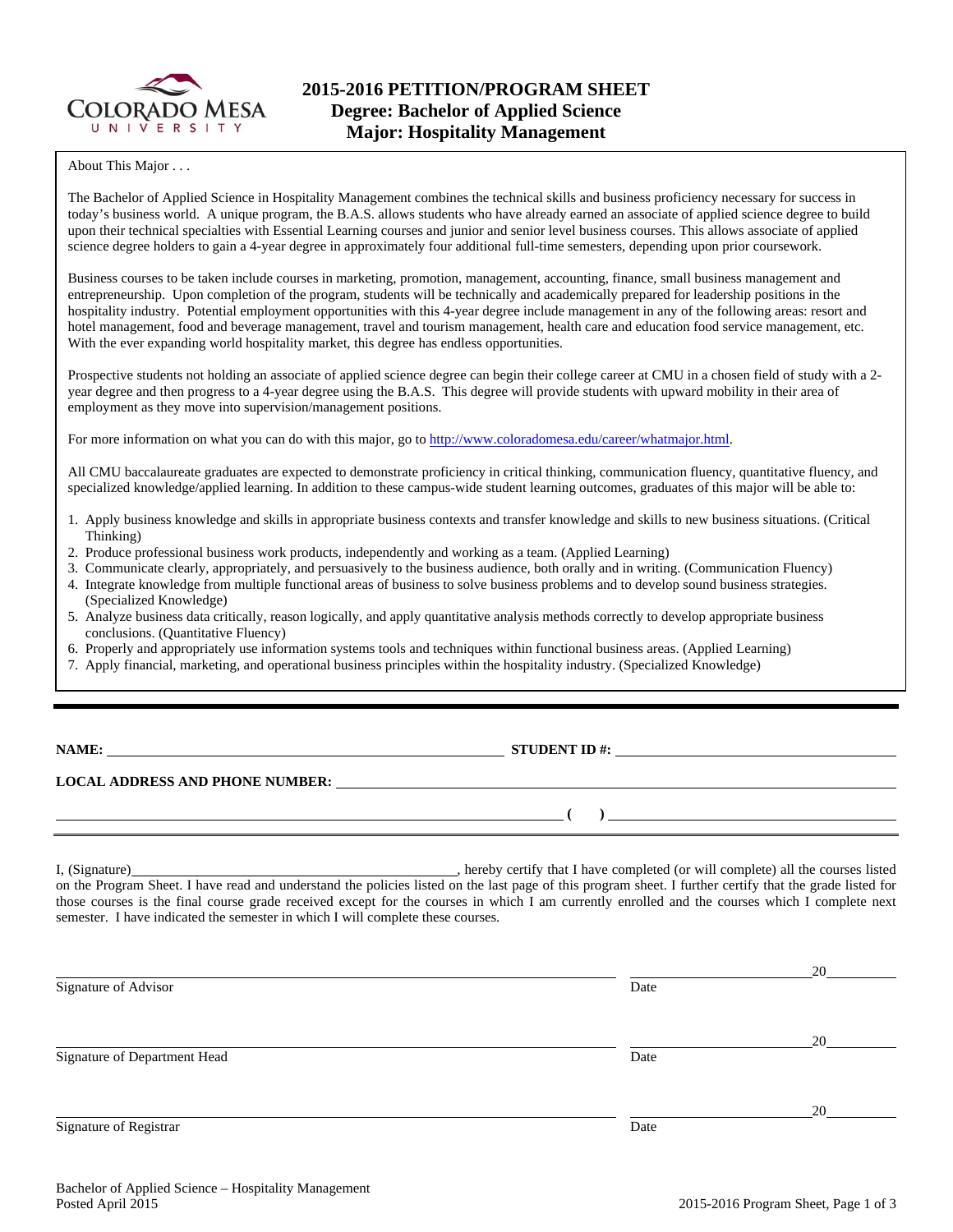## **DEGREE REQUIREMENTS:**

- 120 semester hours total (Students must complete a minimum of 30 of the last 60 hours of credit at CMU, with at least 15 semester hours in major discipline courses numbered 300 or higher).
- 33 upper division credits (A minimum of 15 taken at the 300-400 course levels within the major at CMU).
- 2.00 cumulative GPA or higher in all CMU coursework.
- 2.00 cumulative GPA or higher in coursework toward the major content area.
- Pre-collegiate courses (usually numbered below 100) cannot be used for graduation.
- A student must follow the CMU graduation requirements either from 1) the program sheet for the major in effect at the time the student officially declares a major; or 2) a program sheet for the major approved for a year subsequent to the year during which the student officially declares the major and is approved for the student by the department head. Because a program may have requirements specific to the degree, the student should check with the faculty advisor for additional criteria. It is the student's responsibility to be aware of, and follow, all requirements for the degree being pursued. Any exceptions or substitutions must be approved by the student's faculty advisor and Department Head.
- When filling out the program sheet a course can be used only once.
- Essential Learning Capstone should be completed between 45 and 75 hours.
- See the "Undergraduate Graduation Requirements" in the catalog for additional graduation information.

**ESSENTIAL LEARNING REQUIREMENTS** (31 semester hours) See the current catalog for a list of courses that fulfill the requirements below. If a course is an Essential Learning option and a requirement for your major, you must use it to fulfill the major requirement and make a different selection for the Essential Learning requirement.

| Course No Title                                                                                                                                               |      | Sem.hrs Grade Term/Trns |
|---------------------------------------------------------------------------------------------------------------------------------------------------------------|------|-------------------------|
| English (6 semester hours, must receive a grade of "C" or better and<br>must be completed by the time the student has 60 semester hours.)                     |      |                         |
| ENGL 111 English Composition                                                                                                                                  | 3    |                         |
| ENGL 112 English Composition                                                                                                                                  | 3    |                         |
| <b>Math</b> (3 semester hours, must receive a grade of "C" or better, must be<br>completed by the time the student has 60 semester hours.)<br><b>MATH 113</b> | $4*$ |                         |
| *3 credits apply to the Essential Learning requirements and 1 credit<br>applies to elective credit                                                            |      |                         |
| <b>Humanities</b> (3 semester hours)                                                                                                                          |      |                         |
| Social and Behavioral Sciences (6 semester hours)                                                                                                             |      |                         |
| Principles of Macroeconomics 3<br>ECON 201                                                                                                                    |      |                         |
| Principles of Microeconomics 3<br>ECON 202                                                                                                                    |      |                         |
| <b>Natural Sciences</b> (7 semester hours, one course must include a lab)                                                                                     |      |                         |
|                                                                                                                                                               |      |                         |
|                                                                                                                                                               |      |                         |
| <b>History</b> (3 semester hours)<br><b>HIST</b><br><u> 1989 - Alexandr Alexandr III, poet</u>                                                                |      |                         |
| <b>Fine Arts</b> (3 semester hours)                                                                                                                           |      |                         |
|                                                                                                                                                               |      |                         |

Course No Title Sem.hrs Grade Term/Trns

### **WELLNESS REQUIREMENT** (2 semester hours)

|                       | Students must take KINE 100, plus two 100-level KINA/HPWE or |  |  |
|-----------------------|--------------------------------------------------------------|--|--|
| approved DANC course. |                                                              |  |  |
| KINE 100              | Health and Wellness                                          |  |  |
| KINA 1                |                                                              |  |  |

### **ESSENTIAL LEARNING CAPSTONE (4 semester hours)**

| ESSL 290 | <b>Maverick Milestone</b>          |  |
|----------|------------------------------------|--|
|          | (see English $\&$ math pre-reqs) 3 |  |
| ESSL 200 | Essential Speech (co-requisite) 1  |  |

### **B.A.S. HOSPITALITY MANAGEMENT MAJOR**

**REQUIREMENTS** (72 semester hours)

### **Required Business Courses** (36 semester hours)

| <b>ACCT 201</b> | Principles of Financial                  |   |  |
|-----------------|------------------------------------------|---|--|
|                 | Accounting                               | 3 |  |
| <b>BUGB 349</b> | Legal Environment of Business 3          |   |  |
| <b>CISB 241</b> | Intro to Business Analysis               | 3 |  |
|                 | or STAT 241 Intro to Business Analysis   | 3 |  |
| <b>FINA 301</b> | Managerial Finance                       | 3 |  |
| <b>MANG 201</b> | Principles of Management                 | 3 |  |
| <b>MANG 450</b> | Entrepreneurship                         | 3 |  |
| <b>MARK 231</b> | Principles of Marketing                  | 3 |  |
| <b>HMGT 410</b> | <b>Hospitality Facilities Mgt.</b>       | 3 |  |
| <b>HRMA 371</b> | Human Resource Management                | 3 |  |
| <b>MARK 350</b> | <b>Marketing Research</b>                | 3 |  |
|                 | or MANG 341 Quantitative Decision Making | 3 |  |
| or CISB 341     | <b>Quantitative Decision Making</b>      | 3 |  |
| <b>HMGT 450</b> | <b>Strategic Hospitality</b>             |   |  |
|                 | Sales and Marketing                      | 3 |  |
| <b>HMGT 470</b> | Hospitality                              |   |  |
|                 | Management Strategy**                    | 3 |  |

\*\* HMGT 470 requires prerequisites of HMGT 101 and HMGT 200 that are not included above and must be taken by the student if they are not included in the AAS that is transferred into the BAS core.

**Bachelor of Applied Science Core** (36 Semester Hours) Specific courses taken will be listed on the next page.

**Electives** (11 semester hours; **9 hours must be Upper Division**.) All college level courses appearing on your final transcript, **not listed above** that will bring your total semester hours to 120 hours. Six hours of MANG 499 in a Hospitality Business are strongly recommended. \*MATH 113 College Algebra 1